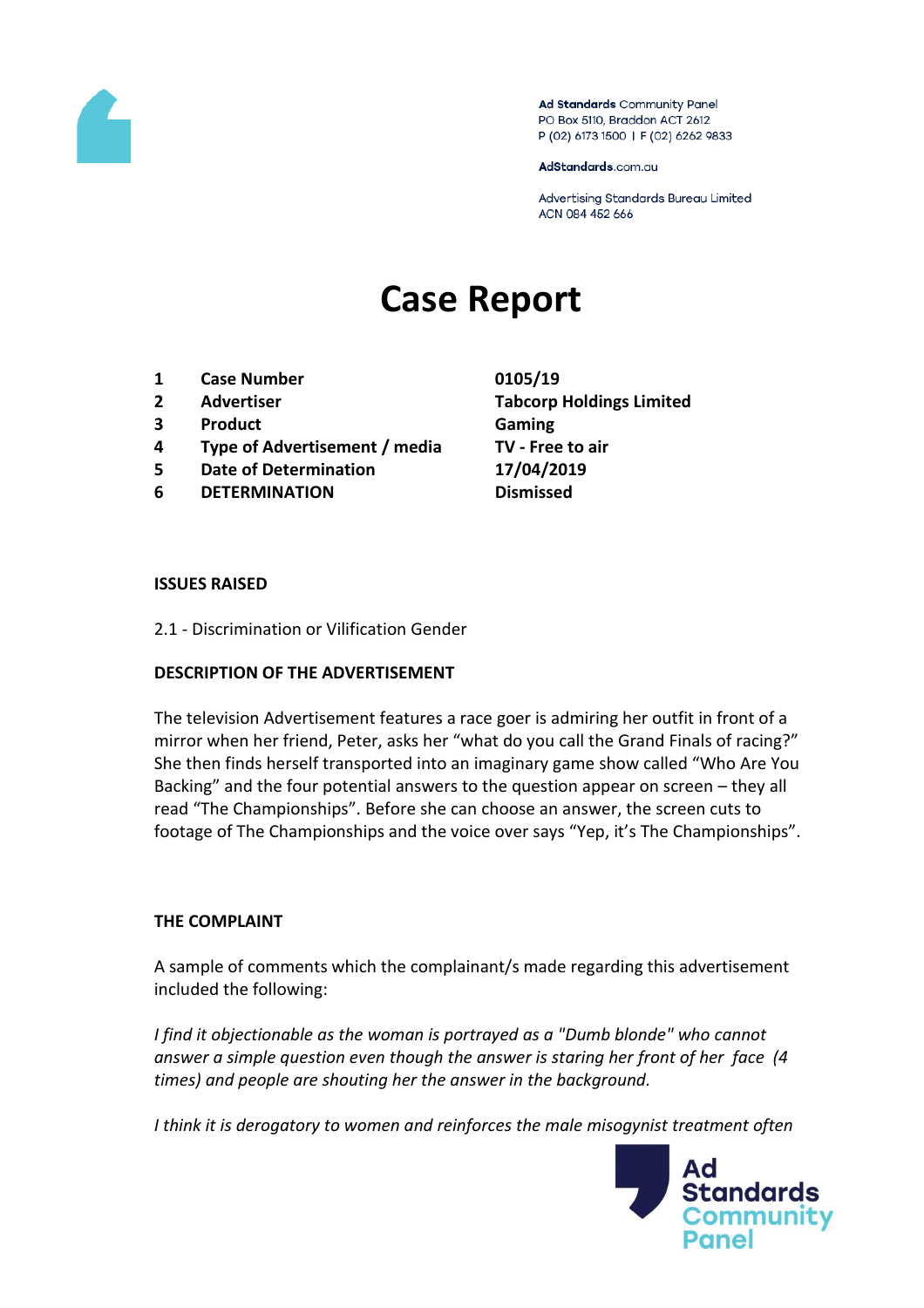

*exhibited by sport males (and organisations) to women. This stereotypes women as dumb and by showing such an ad implies it is ok to treat women like this. It perpetuates the male "blokey" treatment of women by sport in general.*

*Does not set a good example.*

## **THE ADVERTISER'S RESPONSE**

Comments which the advertiser made in response to the complainant/s regarding this advertisement include the following:

*We refer to your letter dated 3 April 2019 (the Letter) in relation to a complaint received by Ad Standards on 31 March 2019 in relation to a television advertisement (the Advertisement) that aired on SBS Viceland (the Complaint). We appreciate you affording us the opportunity to respond to Ad Standards' concerns with regards to the Complaint.*

#### *Description of the advertisement*

*The Advertisement was advertising the upcoming Championships race days to be held on the 6th and 13th of April 2019 at Royal Randwick through an imaginary game show called "Who Are You Backing". A copy of the script can be found at Annexure A. A digital copy of the Advertisement will also be provided to Ad Standards via the online upload facility.*

*In summary, a race goer is admiring her outfit in front of a mirror when her friend, Peter, asks her "what do you call the Grand Finals of racing?" She then finds herself transported into an imaginary game show called "Who Are You Backing" and the four potential answers to Peter's question appear on screen – they all read "The Championships". Before she can choose an answer, the screen cuts to footage of The Championships and the voice over says "Yep, it's The Championships".*

*The Advertisement's CAD reference number is B6QX2BLA and its CAD rating is B.*

*We can also confirm that our advertising agency is M&C Saatchi of 99 Macquarie Street, Sydney NSW 2000 and our media buyer is OMD of 32 Pyrmont Bridge Road, Sydney NSW 2009.*

## *Consideration of Section 2 of the Code of Ethics*

*Our responses to each part of Section 2 of the AANA Advertiser Code of Ethics (the Code of Ethics) are outlined below:*

*1. Discrimination or vilification – The Advertisement does not contain any matter*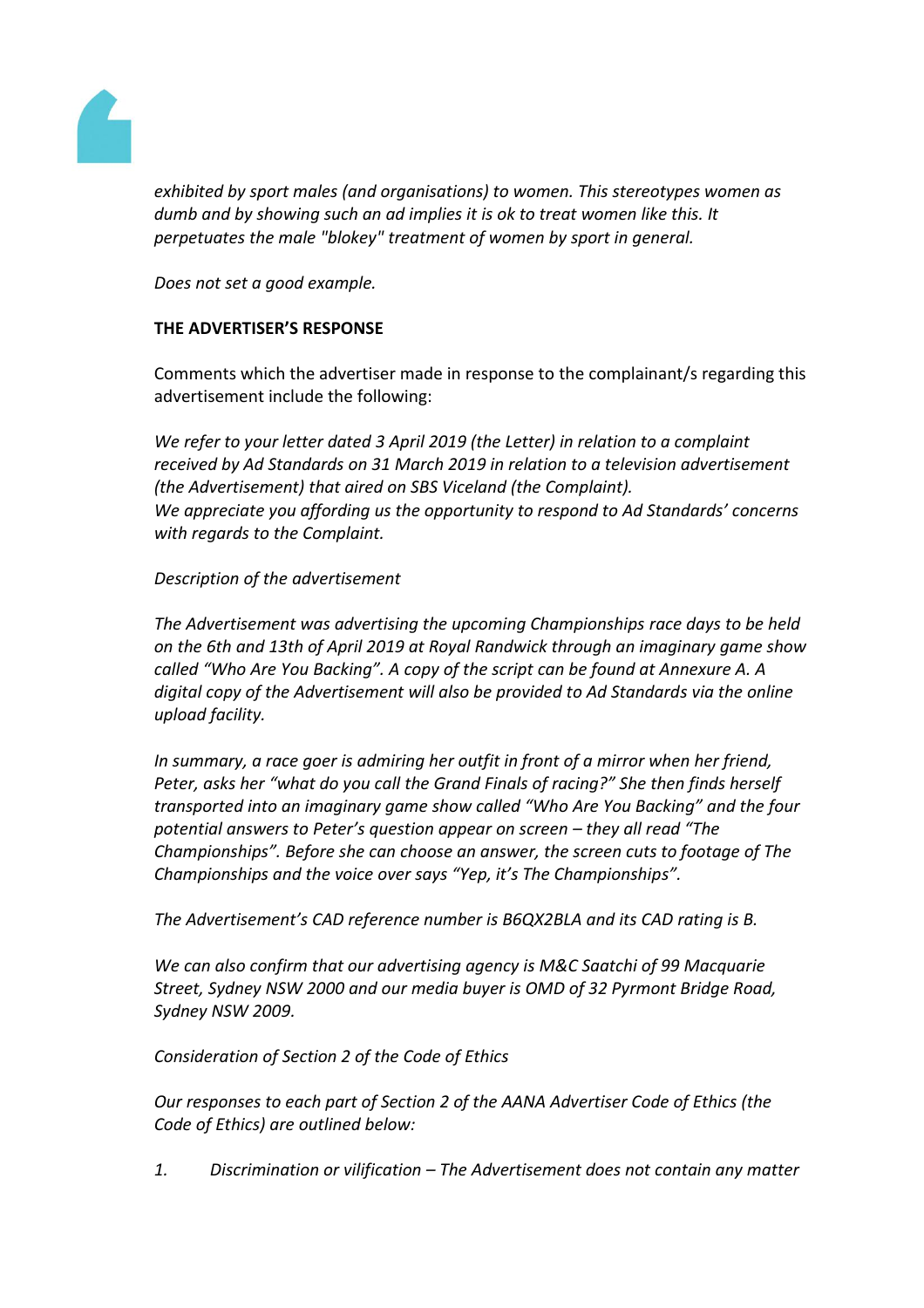

*that could be considered discriminatory or that vilifies any members of the community, including women.*

*In the Advertisement, a race goer is asked "what do you call the Grand Finals of racing?". When the race goer is transported into the imaginary game show called "Who Are You Backing?", the same answer of "The Championships" is displayed on the screen as options A, B, C and D.*

*The Advertisement is clearly using humour to indicate that no other racing series could be considered "the grand finals of racing". No negative impression was created or portrayed about women in the Advertisement.*

*2. Exploitative or degrading – The Advertisement does not employ sexual appeal in a manner that is exploitative or degrading of any individual or group of people.*

*3. Violence – The Advertisement does not present or portray any form of violence.*

*4. Sex, sexuality and nudity – The Advertisement does not refer to any matters of sex or nudity.*

*5. Language – The Advertisement does not contain any strong or obscene language and is therefore appropriate in the circumstances.*

*6. Health and Safety – The Advertisement does not depict images contrary to public health and safety with regards to the use of motor vehicles.*

*7. Distinguishable as advertising – The Advertisement is clearly distinguishable as advertising due to a number of reasons.*

*First, the Advertisement begins with the race goer admiring her race day outfit in front of a mirror in her living room. Then, after Peter asks her a question, she is magically transported into the middle of an imaginary game show called "Who Are You Backing". By the nature of its content, the Advertisement is clearly distinguishable to viewers as advertising.*

*Secondly, there is a call to action for TAB at the conclusion of the Advertisement, which again makes it clear to viewers that the Advertisement is advertising.*

*Consideration of Section 2 of the Wagering Code*

*We have reviewed Section 2 of the AANA Wagering Advertising and Marketing Communications Code (the Wagering Code) and note as follows:*

*1. Directed to Minors – The Advertisement was not directed primarily towards*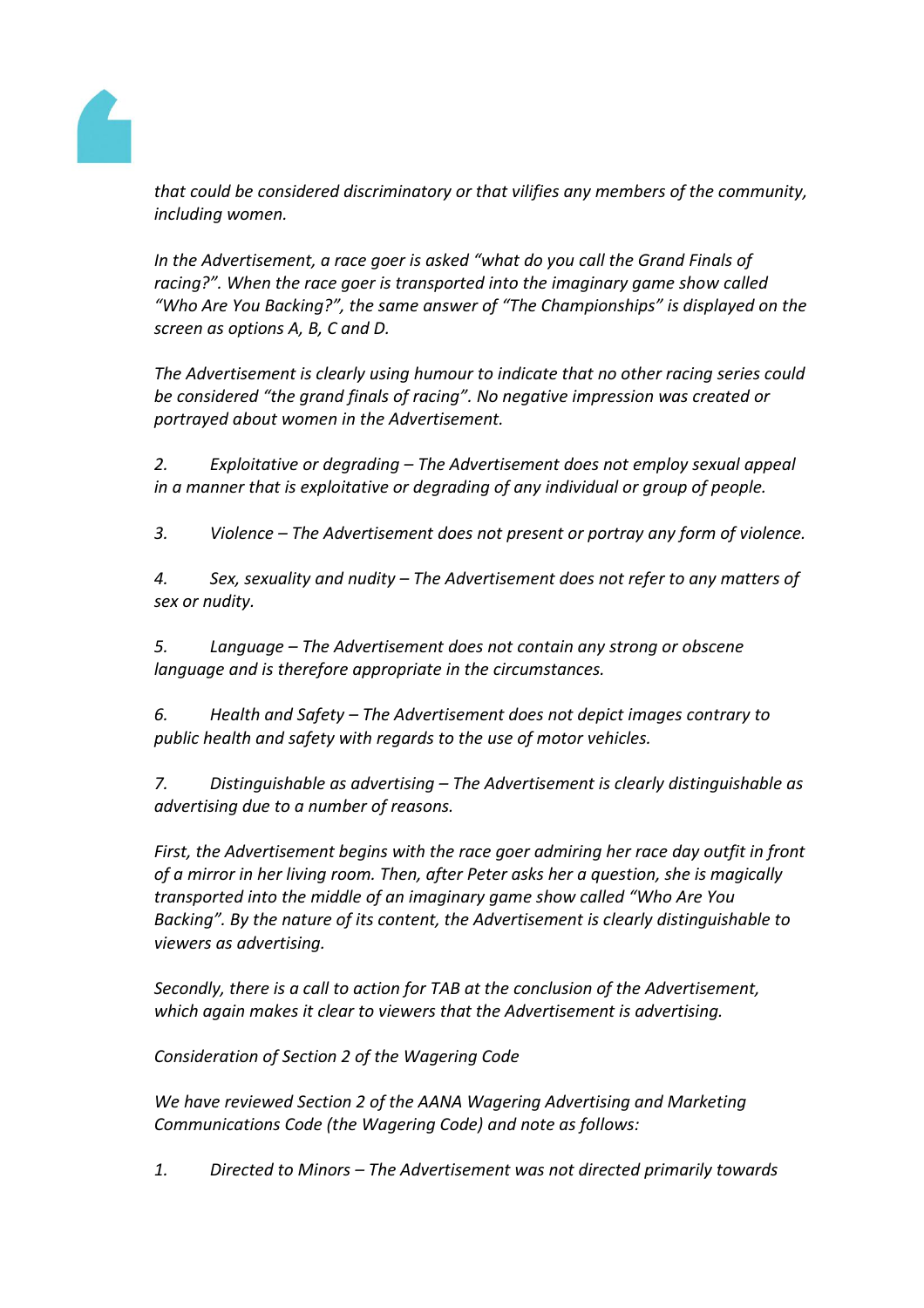

*minors.*

*2. Depiction of Minors – The Advertisement did not depict a minor.*

*3. Depiction of a person aged 18-24 years – The Advertisement did not depict a person aged between 18 – 24 years old engaging in wagering activities.*

*4. Alcohol – The Advertisement did not portray, condone or encourage wagering in combination with the consumption of alcohol.*

*5. Promise of winning – The Advertisement did not state or imply a promise of winning.*

*6. Relief of financial or personal difficulties – The Advertisement did not portray, condone or encourage participation in wagering activities as a means of relieving a person's financial or personal difficulties.*

*7. Sexual success – The Advertisement did not state or imply a link between wagering and sexual success or enhanced attractiveness.*

*8. Excessive participation in wagering – The Advertisement did not portray, condone or encourage excessive participation in wagering.*

*9. Peer pressure to wager – The Advertisement did not portray, condone or encourage peer pressure to wager.*

*If required, we would welcome the opportunity to discuss this matter further with you.*

*Thank you again for the opportunity to comment on this matter. If you have any further questions, please do not hesitate to contact me on (02) 9218 1334.*

## **THE DETERMINATION**

The Ad Standards Community Panel (the "Panel") considered whether this advertisement breaches Section 2 of the AANA Code of Ethics (the "Code").

The Panel noted the complainant's concern that the advertisement discriminates against women.

The Panel viewed the advertisement and noted the advertiser's response.

The Panel considered whether the advertisement complied with Section 2.1 of the Code which requires that 'advertisements shall not portray or depict material in a way which discriminates against or vilifies a person or section of the community on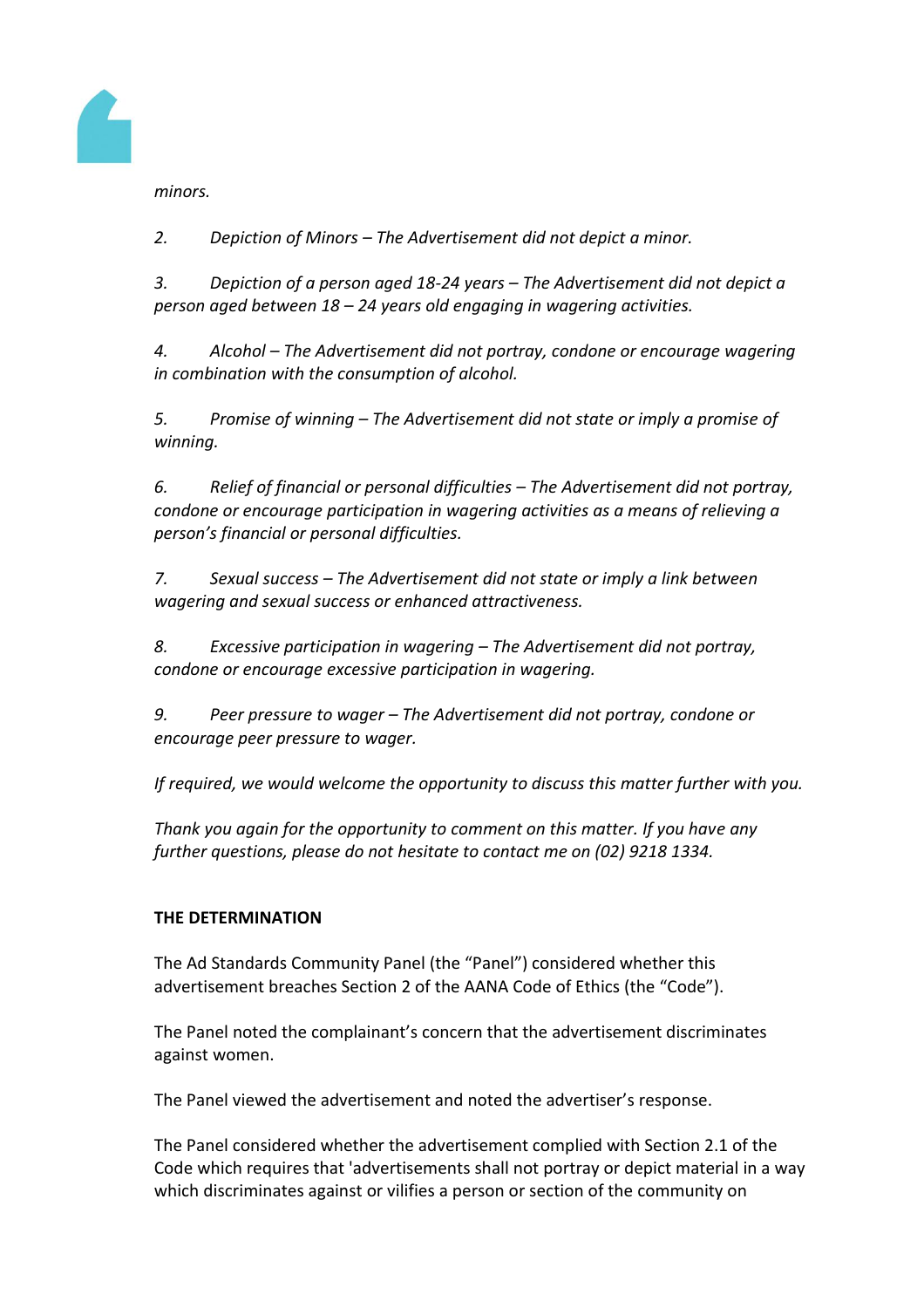

account of race, ethnicity, nationality, gender, age, sexual preference, religion, disability, mental illness or political belief.'

The Panel noted the complainant's concern that the advertisement is sexist as the woman is displayed as unintelligent and unable to answer a simple questions, even though all four answers are identical.

The Panel noted the Practice Note to Section 2.1 provides the following definitions:

"Discrimination – unfair or less favourable treatment.

Vilification – humiliates, intimidates, incites hatred, contempt or ridicule."

The Panel noted this television advertisement features a woman in front of a mirror, when a man asks her "what do you call the Grand Finals of racing. She is then shown in a "Millionaire Hot Seat" style scene trying to select the correct answer. The four answers displayed are all the same.

The Panel noted the advertiser's response that the advertisement shows an exaggerated scenario, the point of which is to show that no other racing series could be considered correct.

The minority of the Panel considered that the advertisement reinforces the negative stereotype that women are uninformed about sports. The minority considered that the advertisement ends with no resolution of the woman coming to the correct answer, or indeed any answer at all. The minority considered that depicting the woman as being unable to answer the question when only one answer is available is a depicting which incites ridicule of the woman in the advertisement.

The majority of the Panel considered that there is no sense that the woman is being ridiculed by men or compared to them, rather it is a game show theme of a clear answer with no alternatives. The majority of the Panel considered that although the woman does not immediately select an answer, this would be a common response from any person faced for four identical answers and being asked to choose one.

The majority of the Panel considered that most members of the community would not consider the portrayal of the woman to be humiliating or inciting hatred, contempt or ridicule of the woman in the advertisement or women in general. The majority of the Panel considered that the woman is not shown to be treated unfairly or less favourably than the man in the advertisement, or men in general.

The Panel considered the advertisement did not portray the woman depicted in the advertisement in a negative way, and would not lead most reasonable members of the community to think less of the woman in the ad or women in general. The Panel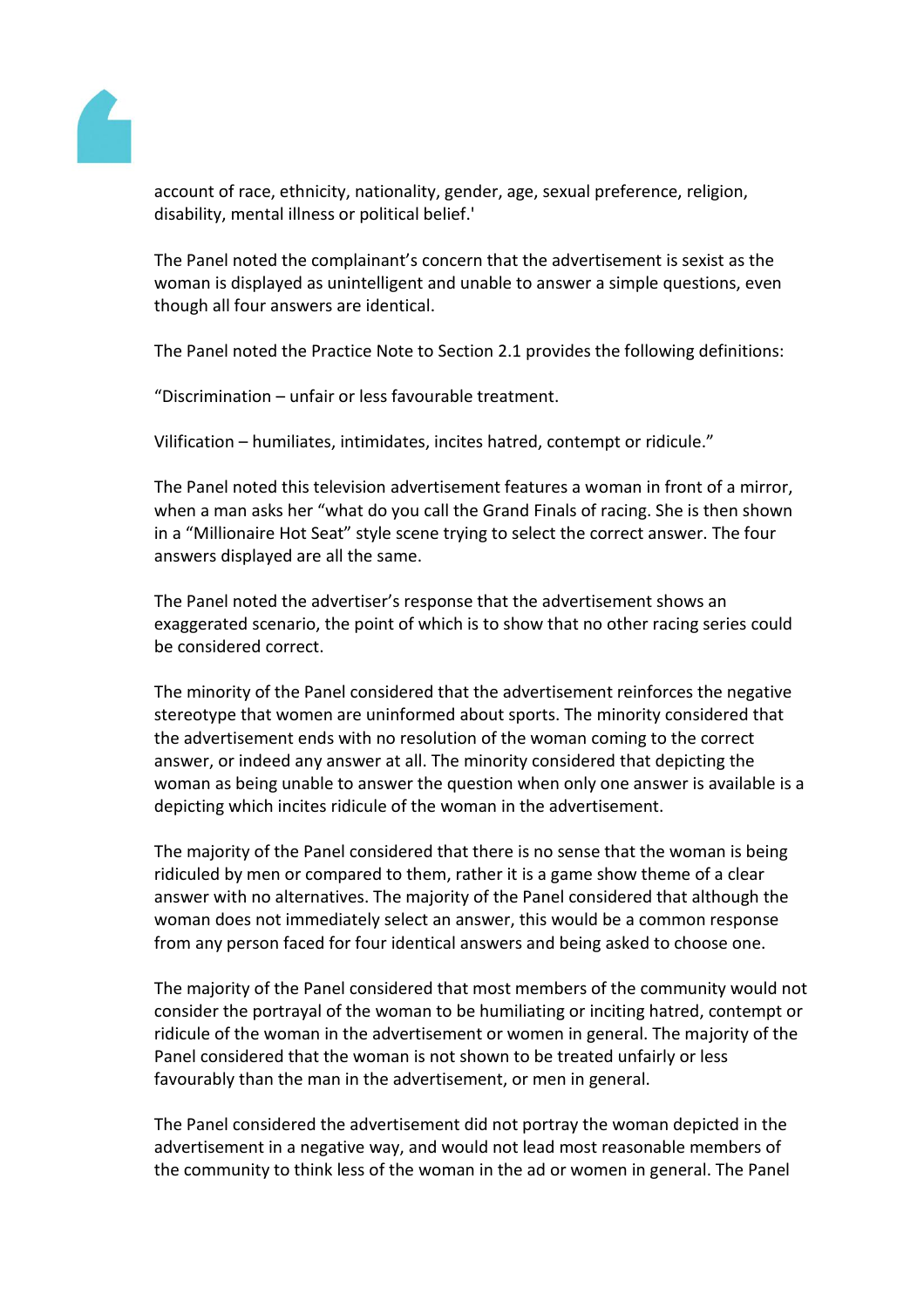

determined that the advertisement did not portray or depict material in a way which discriminates against or vilifies a person on account of gender and did not breach Section 2.1 of the Code.

Finding that the advertisement did not breach the Code on other grounds, the Panel dismissed the complaint.